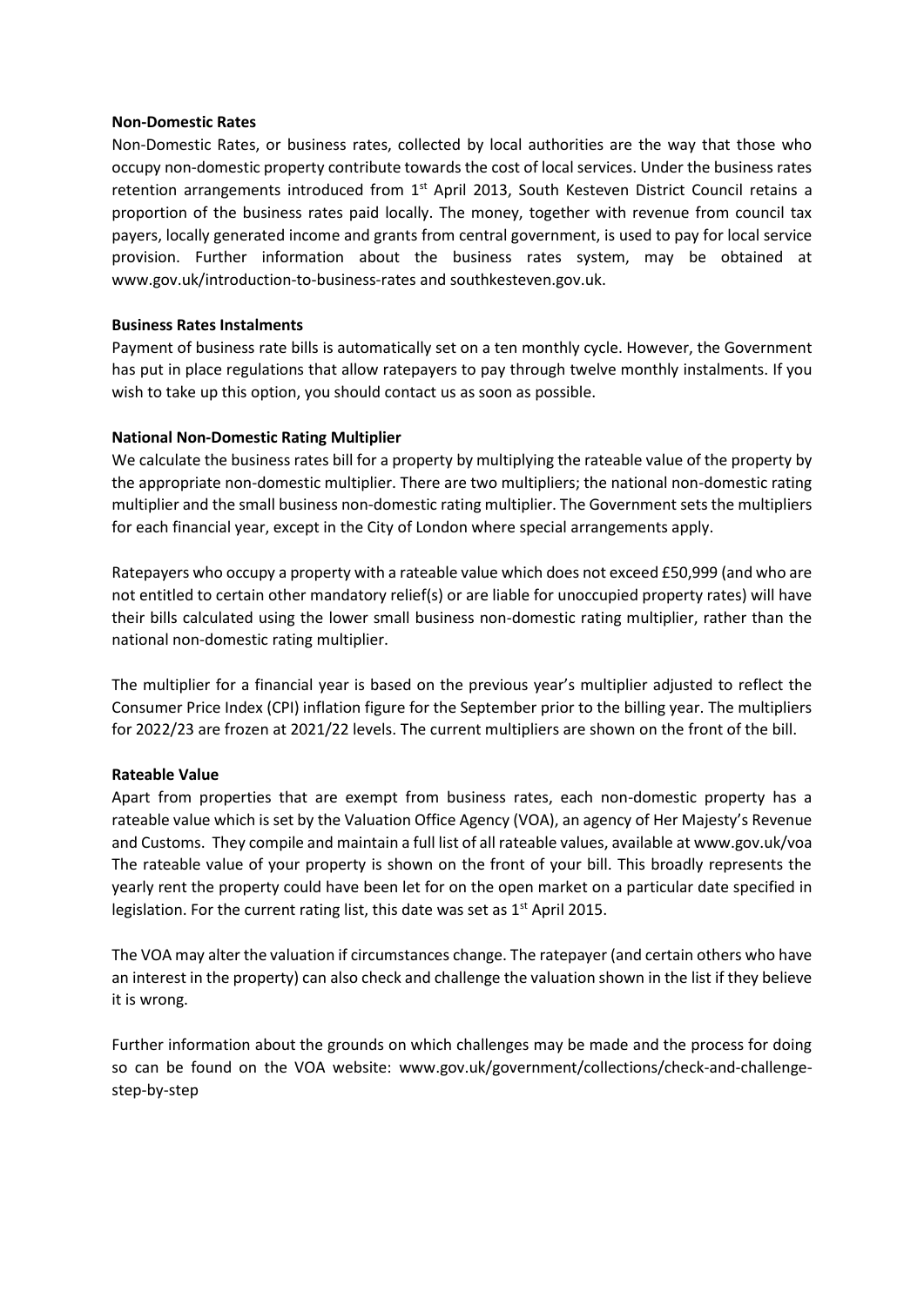## **Revaluations**

All non-domestic property rateable values are reassessed at revaluations. The most recent revaluation took effect from 1<sup>st</sup> April 2017. Revaluations ensure that business rates bills are up to date, more accurately reflect current rental values and relative changes in rents. Frequent revaluations ensure the system continues to be responsive to changing economic conditions.

# **Business Rate Reliefs**

Depending on individual circumstances, a ratepayer may be eligible for a rate relief (i.e. a reduction in your rates bill). There are a range of available reliefs, some of the permanent reliefs are set out below but temporary reliefs are often introduced by the Government at Budgets. You should contact us for details on the latest availability of business rates relief and advice on whether you may qualify. Further detail on reliefs is also provided at www.gov.uk/introduction-to-business-rates or at www.southkesteven.gov.uk.

# **Expanded Retail Relief**

At the Budget on 27 October 2021, the Chancellor announced that the Government would provide additional business rates support for eligible retail, hospitality and leisure businesses in England occupying a qualifying property.

For 2022/23 the Chancellor set out:

• A new relief for eligible retail, hospitality and leisure properties with 50% relief on rates bills up to £110,000 per business

# **Small Business Rates Relief**

If a ratepayer's sole or main property has a rateable value which does not exceed an amount set out in regulations, the ratepayer may receive a percentage reduction in their rates bill for this property of up to a maximum of 100%. The level of reduction will depend on the rateable value of the property, for example, eligible properties below a specified lower threshold will receive 100% relief and partial tapered relief up to a specified threshold. The relevant thresholds for relief are set out in regulations and can be obtained from us or at www.gov.uk/introduction-to-business-rates.

Generally, the percentage of relief is only available to ratepayers who occupier either:

- (a) one property, or
- (b) one main property and other additional properties providing those additional properties each have a rateable value which does not exceed the limit set in regulations.

The aggregate rateable value of all the properties mentioned in (b) must not exceed an amount set in regulations. For those businesses that take on additional property which would normally have meant the loss of Small Business Rate Relief, they will be allowed to keep that relief for a fixed additional period. Full details on the relevant limits in relation to second properties and the current period for which a ratepayer may continue to receive relief after taking on an additional property can be obtained from us or at www.gov.uk/introduction-to-business-rates.

Certain changes in circumstances will need to be notified to us by the ratepayer who is in receipt of relief. The changes which should be notified are:

- (a) the property becomes unoccupied,
- (b) the ratepayer takes up occupation of an additional property, and
- (c) an increase in the rateable value of a property occupied by the ratepayer in an area other than South Kesteven.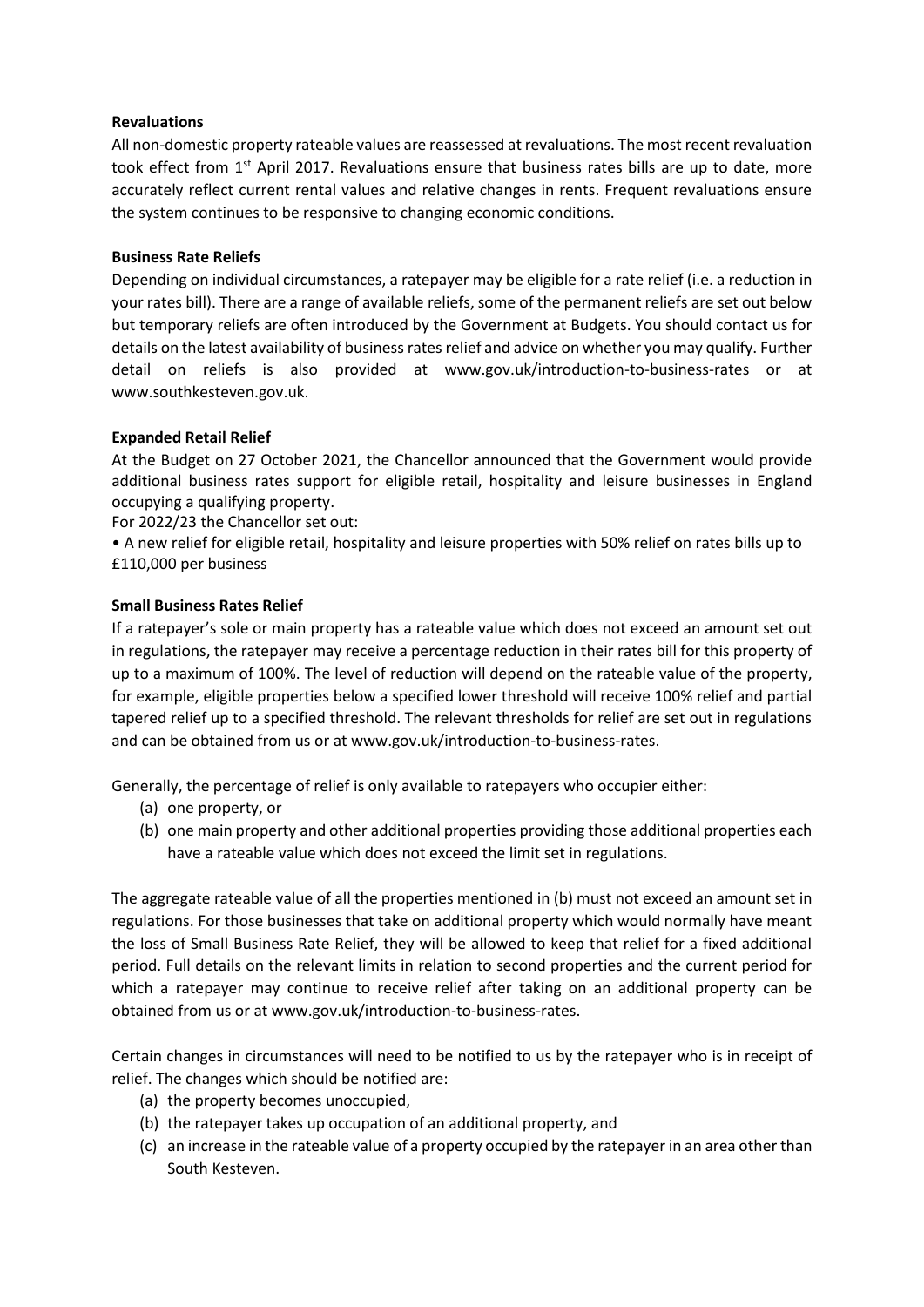## **Charity and Community Amateur Sports Club Relief**

Charities and registered Community Amateur Sports Clubs are entitled to 80% relief where the property is occupied by a charity or the club and is wholly or mainly used for charitable purposes of the charity (or of that and other charities), or for the purpose of the club (or of that and other clubs).

We have the discretion to give further relief on the remaining bills. Full details can be found at www.southkesteven.gov.uk.

## **Rate relief for businesses in rural areas**

Certain types of properties in a rural settlement with a population below 3,000 may be entitled to relief. The property must be the only general store, the only post office or a food shop and have a rateable value of less than £8,500, or the only public house or the only petrol station and have a rateable value of less than £12,500. The property has to be occupied. An eligible ratepayer is entitled to relief at 100% of the full charge (50% being mandatory relief and 50% centrally funded discretionary relief).

#### **Unoccupied Property Rate Relief**

Business rates are generally payable in respect of unoccupied non-domestic property. However, they are generally not payable for the first three months that a property is unoccupied. This is extended to six months in the case of certain other properties (for example industrial premises or listed buildings). Full details on exemptions can be obtained from us or at www.gov.uk/apply-for-business-rate-relief.

#### **Transitional Rate Relief**

At a revaluation, some ratepayers will see reductions or no change in their bill whereas some will see increases.

Transitional relief schemes are introduced at each revaluation to help those facing increases. This relief has been funded by limiting the reduction in bills for those who have benefited from the revaluation. Transitional relief is applied automatically to bills. Further information about transitional arrangements and other relief may be obtained from us or at www.gov.uk/introduction-to-businessrates.

## **Local Discounts**

We have a general power to grant discretionary local discounts and to give hardship relief in specific circumstances. Full details can be found at www.southkesteven.gov.uk.

#### **State Aid**

The award of discretionary reliefs is considered likely to amount to State aid. However, it will be state aid compliant where it is provided in accordance with the De Minimis Regulations EC 14017/2013. The De Minimis Regulations allow an undertaking to receive up to €200,000 de minimis aid over a rolling three year period. If you are receiving or have received any de minimis aid during the current or two previous financial years (from any source), you should inform us immediately with details of the aid received.